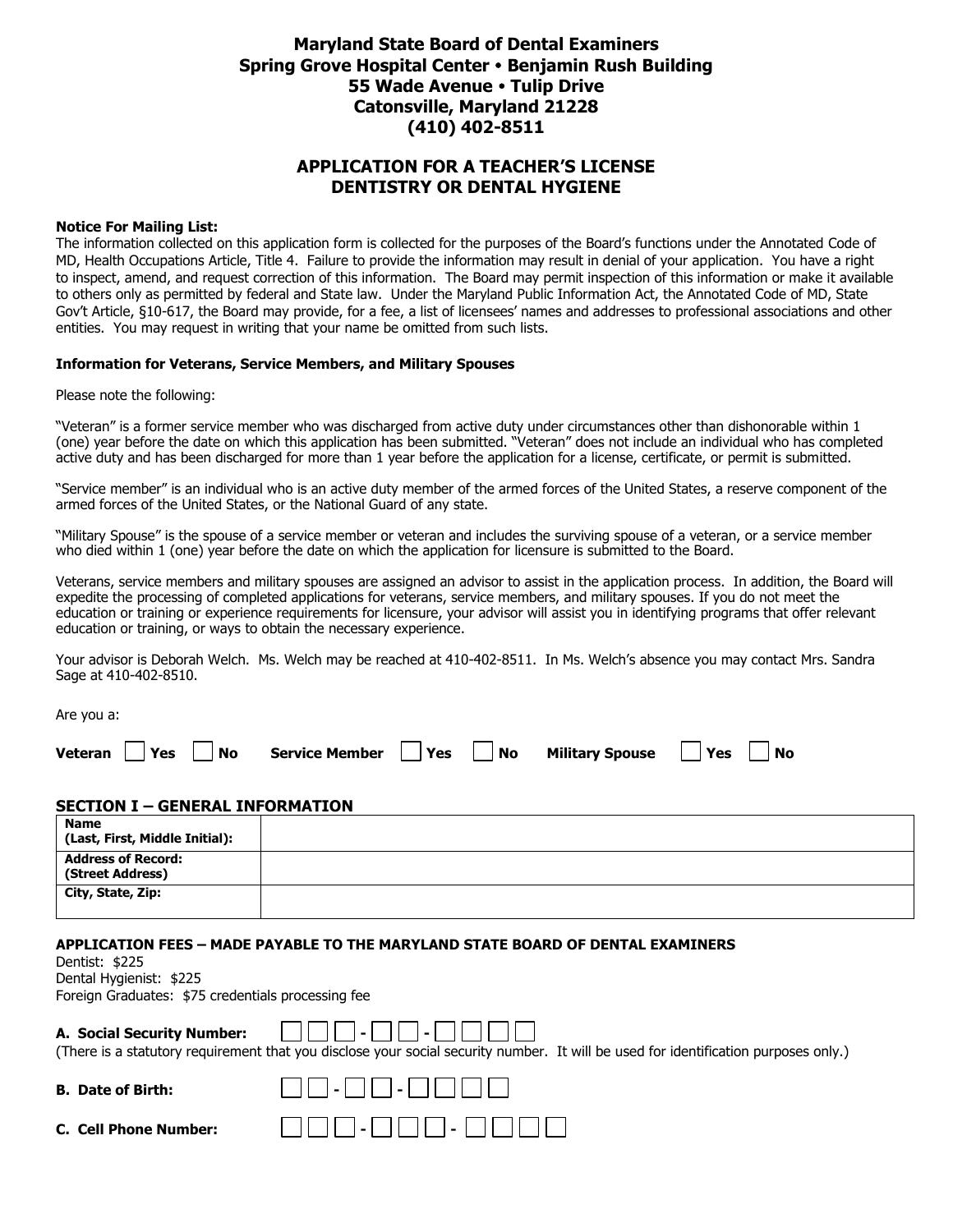|           | <b>D. Home Phone Number:</b>                           |                                                                                                                                                                                                                                       |
|-----------|--------------------------------------------------------|---------------------------------------------------------------------------------------------------------------------------------------------------------------------------------------------------------------------------------------|
|           | <b>E. Work Phone Number:</b>                           |                                                                                                                                                                                                                                       |
|           | <b>F. E-Mail Address:</b>                              |                                                                                                                                                                                                                                       |
|           | <b>G. Gender Identification:</b>                       | $\sqcap$ Female<br>$\Box$ Male                                                                                                                                                                                                        |
|           |                                                        | H. Race/Ethnic Identification - Please check all that apply                                                                                                                                                                           |
|           | Are you of Hispanic or Latino origin?                  | Yes $\Box$<br>$\overline{\mathsf{No}}$ $\overline{\mathsf{b}}$<br>(A person of Cuban, Mexican, Puerto Rican, South or Central American, or other Spanish culture or origin, regardless of race.)                                      |
|           | Select one or more of the following racial categories: |                                                                                                                                                                                                                                       |
| $1. \Box$ |                                                        | American Indian or Alaska Native (A person having origins in any of the original peoples of North or<br>South America, including Central America, and who maintains tribal affiliations or community attachment.)                     |
| $2. \Box$ | Thailand, and Vietnam.)                                | Asian (A person having origin in any of the original peoples of the Far East, Southeast Asia, or the Indian<br>subcontinent including, for example, Cambodia, China, India, Japan, Korea, Malaysia, Pakistan, the Philippine Islands, |
| $3. \Box$ |                                                        | Black or African American (A person having origins in any of the black racial groups of Africa.)                                                                                                                                      |
| 4. $\Box$ | Pacific Islands.)                                      | Native Hawaiian or other Pacific Islander (A person having origins in the original peoples of Hawaii, Guam, Samoa, or other                                                                                                           |
| 5. $\Box$ |                                                        | White (A person having origins in any of the original peoples of Europe, the Middle East, or North Africa.)                                                                                                                           |
|           |                                                        | <b>I. Type of License Requested:</b> $\Box$ Dental Teacher's License $\Box$ Dental Hygiene Teacher's License                                                                                                                          |

### **SECTION II – LICENSURE**

 $\Box$  Yes  $\Box$  No I am licensed to practice dentistry or dental hygiene in another state.

List the state(s) or jurisdiction(s) in which you hold or have ever held a dental or dental hygiene license. Include license number(s).

| <b>State</b> | <b>License Number</b> |
|--------------|-----------------------|
|              |                       |
|              |                       |
|              |                       |

**\_\_\_\_\_\_\_\_\_\_\_\_\_\_\_\_\_\_\_\_\_\_\_\_\_\_\_\_\_\_\_\_\_\_\_\_\_\_\_\_\_\_\_\_\_\_\_\_\_\_\_\_\_\_\_\_\_\_\_\_\_\_\_\_\_\_\_\_\_\_\_\_\_\_\_\_\_\_\_\_\_\_\_\_\_\_**

### **SECTION III - EDUCATION**

**A. School of Graduation (Name, City, State, Country): \_\_\_\_\_\_\_\_\_\_\_\_\_\_\_\_\_\_\_\_\_\_\_\_\_\_\_\_\_\_\_\_\_\_\_\_\_\_\_\_\_\_**

**B. Date of Graduation: \_\_\_\_\_\_\_\_\_\_\_\_\_\_\_\_\_\_\_ Degree Earned: \_\_\_\_\_\_\_\_\_\_\_\_\_\_\_\_\_\_\_\_\_\_\_\_\_\_\_\_\_**

### **SECTION IV – SPECIALTIES**

Does the Maryland State Board of Dental Examiners recognize you as a specialist?  $\Box$  Yes  $\Box$  No If so, please indicate specialty? **\_\_\_\_\_\_\_\_\_\_\_\_\_\_\_\_\_\_\_\_\_\_\_\_\_\_\_\_\_\_\_\_\_**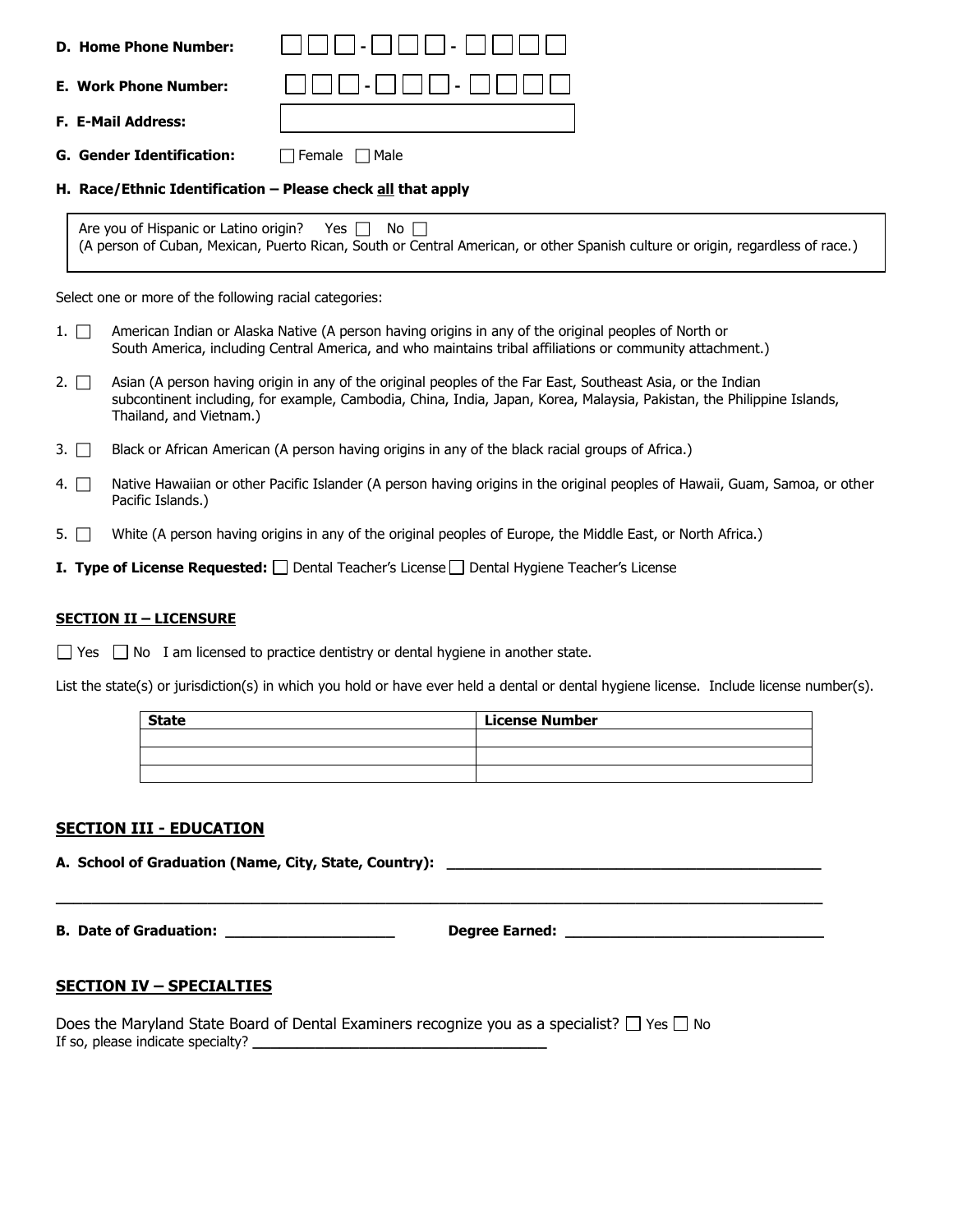### **SECTION V – EDUCATIONAL FACILITY**

A. I will be a full-time or part-time faculty member of: (provide name and address of college or university)

 $\_$  ,  $\_$  ,  $\_$  ,  $\_$  ,  $\_$  ,  $\_$  ,  $\_$  ,  $\_$  ,  $\_$  ,  $\_$  ,  $\_$  ,  $\_$  ,  $\_$  ,  $\_$  ,  $\_$  ,  $\_$  ,  $\_$  ,  $\_$  ,  $\_$  ,  $\_$  ,  $\_$  ,  $\_$  ,  $\_$  ,  $\_$  ,  $\_$  ,  $\_$  ,  $\_$  ,  $\_$  ,  $\_$  ,  $\_$  ,  $\_$  ,  $\_$  ,  $\_$  ,  $\_$  ,  $\_$  ,  $\_$  ,  $\_$  ,

### **SECTION VI – EXPERIENCE**

 $\Box$  Yes  $\Box$  No I have actively practiced dentistry for at least 5 years.

 $\Box$  Yes  $\Box$  No I have actively practiced dental hygiene for at least 5 years.

**Note that the practice of dentistry in the armed forces, the practice of dentistry in state and federal programs, participation in post-graduate intern programs, or participation in residency programs within the 5 years preceding application counts toward the required years of active practice.** 

(See Guidelines for requirement to submit a notarized statement or documentation of clinical experience.)

### **SECTION VII - CHARACTER AND FITNESS**

**If you answer "YES" to any question(s) in Section VII – Character and Fitness, attach a separate page with a complete explanation of each occasion. Each attachment must have your name in print, signature, and date.** 

| <b>YES</b> | <b>NO</b> |                                                                                                                                                                                                                                                                                                                                                                                                                                                                                                                           |
|------------|-----------|---------------------------------------------------------------------------------------------------------------------------------------------------------------------------------------------------------------------------------------------------------------------------------------------------------------------------------------------------------------------------------------------------------------------------------------------------------------------------------------------------------------------------|
| □          | ◘         | a. Has any licensing or disciplinary board of any jurisdiction, including Maryland, or any federal entity denied your<br>application for licensure, reinstatement, or renewal, or taken any action against your license, including but not<br>limited to reprimand, suspension, revocation, a fine, or non-judicial punishment? If you are under a Board Order<br>or were ever under a Board Order in a state other than Maryland you must enclose a certified legible copy of the<br>entire Order with this application. |
| $\Box$     | □         | b. Have any investigations or charges been brought against you or are any currently pending in any jurisdiction,<br>including Maryland, by any licensing or disciplinary board or any federal or state entity?                                                                                                                                                                                                                                                                                                            |
| $\Box$     | $\Box$    | c. Has your application for a dental hygiene license in any jurisdiction been withdrawn for any reason?                                                                                                                                                                                                                                                                                                                                                                                                                   |
| $\Box$     | $\Box$    | d. Has an investigation or charge been brought against you by a hospital, related institution, or alternative health<br>care system?                                                                                                                                                                                                                                                                                                                                                                                      |
| □          | ◘         | e. Have you had any denial of application for privileges, been denied for failure to renew your privileges, or<br>limitation, restriction, suspension, revocation or loss of privileges in a hospital, related health care facility, or<br>alternative health care system?                                                                                                                                                                                                                                                |
| $\Box$     | □         | f. Have you pled guilty, nolo contendere, had a conviction or receipt of probation before judgment or other<br>diversionary disposition of any criminal act, excluding minor traffic violations?                                                                                                                                                                                                                                                                                                                          |
| □          | $\Box$    | g. Have you pled guilty, nolo contendere, had a conviction, or receipt of probation before judgment or other<br>diversionary disposition for an alcohol or controlled dangerous substance offense, including but not limited to<br>driving while under the influence of alcohol or controlled dangerous substances?                                                                                                                                                                                                       |
| $\Box$     | $\Box$    | h. Do you have criminal charges pending against you in any court of law, excluding minor traffic violations?                                                                                                                                                                                                                                                                                                                                                                                                              |
| $\Box$     | $\Box$    | i. Do you have a physical condition that impairs your ability to practice dentistry/dental hygiene?                                                                                                                                                                                                                                                                                                                                                                                                                       |
| $\Box$     | $\Box$    | j. Do you have a mental health condition that impairs your ability to practice dentistry/dental hygiene?                                                                                                                                                                                                                                                                                                                                                                                                                  |
| $\Box$     | $\Box$    | k. Have the use of drugs and/or alcohol resulted in an impairment of your ability to practice dentistry/dental hygiene?                                                                                                                                                                                                                                                                                                                                                                                                   |
| □          | ◘         | I. Have you illegally used drugs?                                                                                                                                                                                                                                                                                                                                                                                                                                                                                         |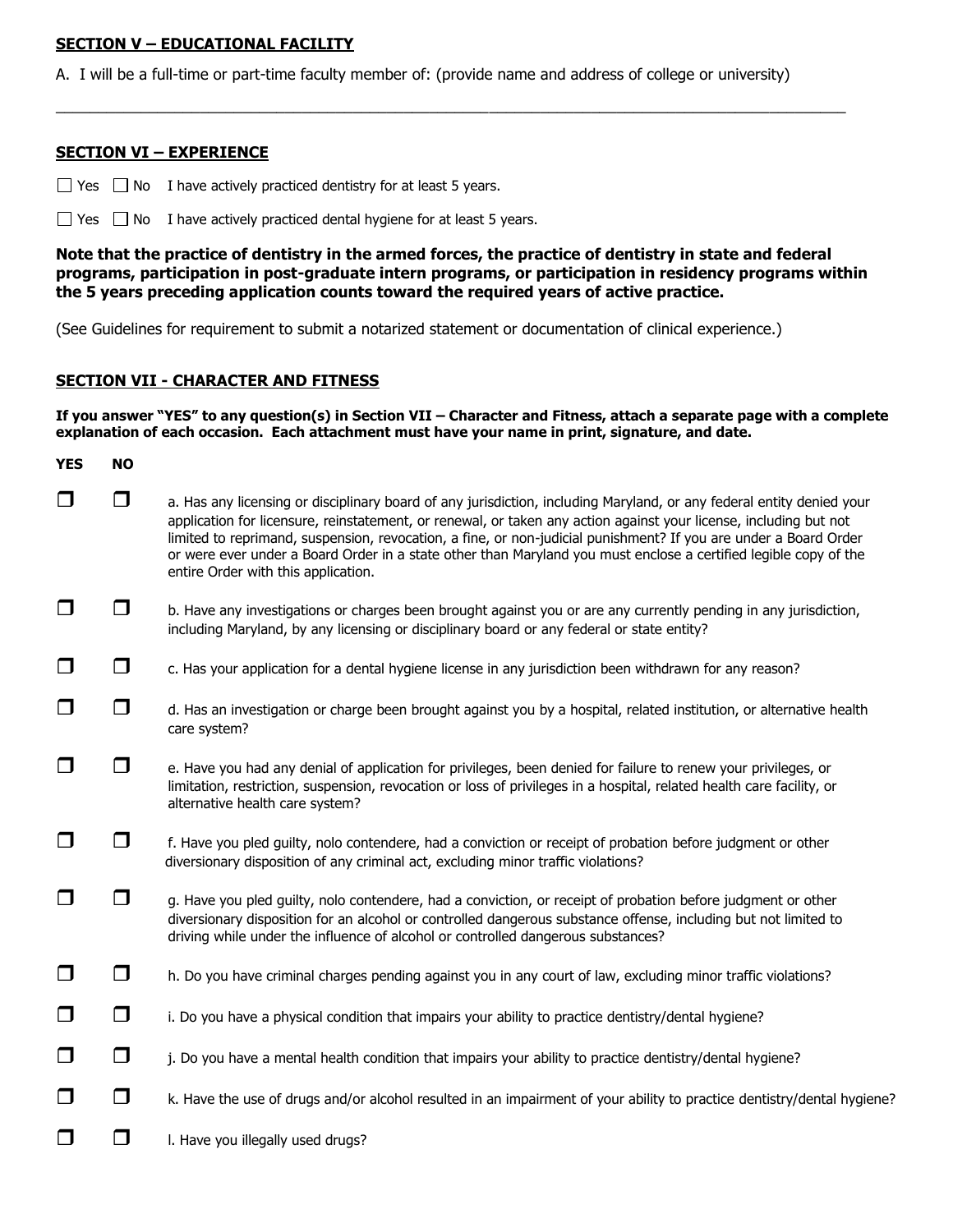### **SECTION VII - CHARACTER AND FITNESS (CONT'D)**

| v<br>Y I | n<br>N |
|----------|--------|
|          |        |
|          |        |

- $\square$  m. Have you surrendered or allowed your license to lapse while under investigation by any licensing or disciplinary board of any jurisdiction, including Maryland, or any federal or state entity?
- $\Box$   $\Box$  n. Have you been named as a defendant in a filing or settlement of a malpractice action?
- $\square$   $\square$   $\square$  o. Has your employment been affected or have you voluntarily resigned from any employment, in any setting, or have you been terminated or suspended, from any hospital, related health care or other institution, or any federal entity for any disciplinary reasons or while under investigation for disciplinary reasons?

The Well Being Committee assists dentists, dental hygienists, and their families who are experiencing personal problems. The Committee has helped many dentists and dental hygienists over the years with problems such as stress, drug dependence, alcoholism, depression, medical problems, infectious diseases, neurological disorders and other illnesses that cause impairment. For more information, dentists may visit **[www.dentistwellbeing.com](http://www.denistwellbeing,com/)**. Dental hygienists may call 1-800-974-0068 or visit the website at **www.mdhawell-being.org.**

### **Incomplete applications will be returned and will be subject to a \$50.00 application reprocessing fee.**

### **Notice for Mailing List:**

The information collected on this application form is collected for the purposes of the Board's functions under the Annotated Code of MD, Health Occupations Article, Title 4. Failure to provide the information may result in denial of your application. You have a right to inspect, amend, and request correction of this information. The Board may permit inspection of this information or make it available to others only as permitted by federal and State law. Under the Maryland Public Information Act, the Annotated Code of MD, State Gov't Article, §10-617, the Board may provide, for a fee, a list of licensees' names and addresses to professional associations and other entities. You may request in writing that your name be omitted from such lists.

### **Applicant Signature**

I hereby affirm that I have read and followed the above instructions. I hereby certify that all information in this application is accurate and correct.

| <b>Applicant Signature</b> |                                                                     | <b>Date</b> |
|----------------------------|---------------------------------------------------------------------|-------------|
| <b>NOTARY SECTION</b>      |                                                                     |             |
|                            |                                                                     |             |
|                            | and signed and sworn to the truth of the foregoing statements in my |             |
| presence.                  |                                                                     |             |
|                            |                                                                     |             |
| <b>SEAL</b>                |                                                                     |             |
| <b>Revised 10-30-19</b>    |                                                                     |             |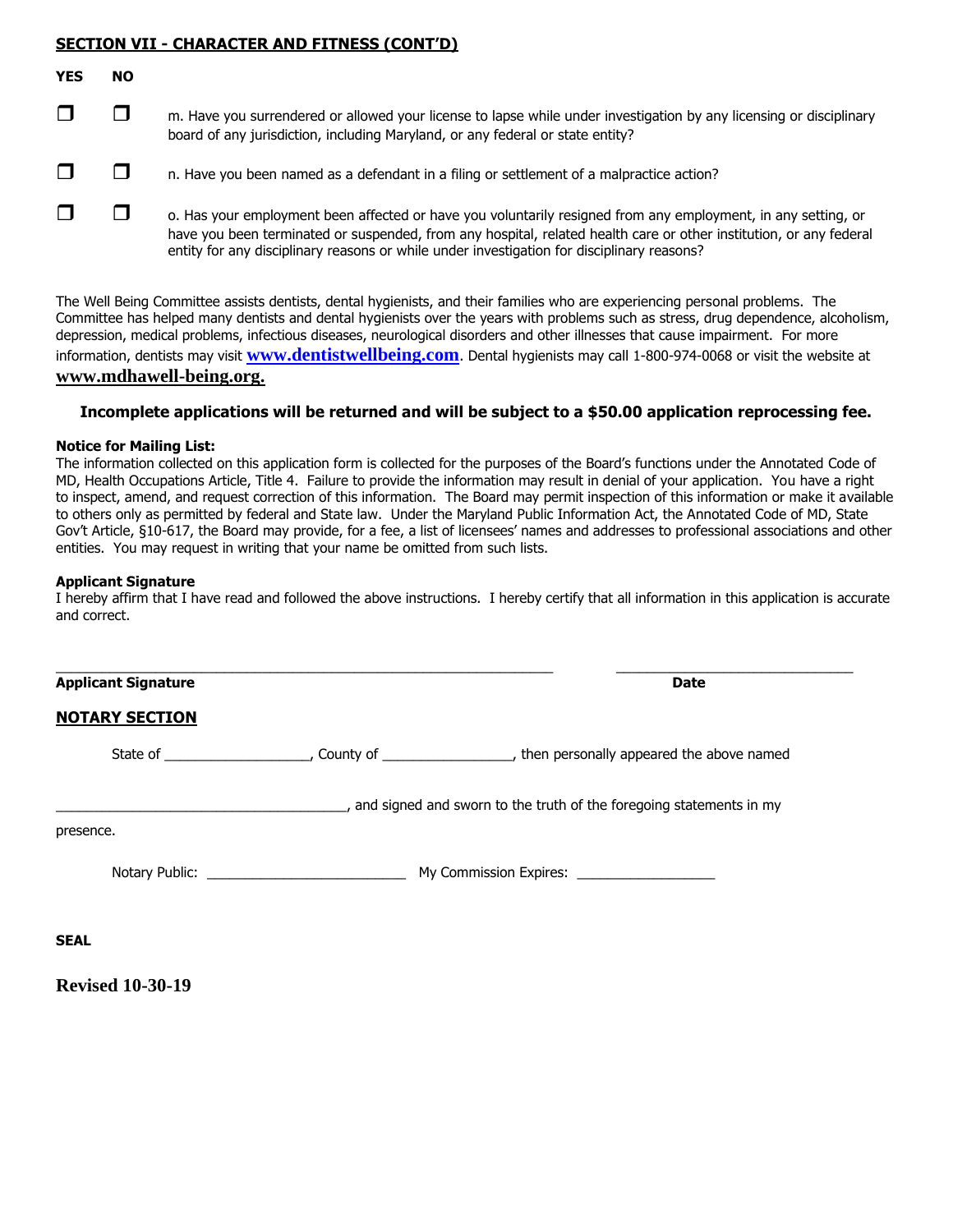## **MARYLAND STATE BOARD OF DENTAL EXAMINERS**

# **Application for a Teacher's License Dentistry or Dental Hygiene**

# **Checklist for Dentists**

*Please review prior to sending your application package to the Board.*

**Incomplete applications will be returned and will be subject to a \$50.00 application reprocessing fee.**

# **Path 1 Candidates**

| 1. | Is your application completed front and back?                                                                                                                                                                                                                                                                                                                                                                                                                                                                                                                                                                                                                                                                                                                                                                                                                                                                                                                 |
|----|---------------------------------------------------------------------------------------------------------------------------------------------------------------------------------------------------------------------------------------------------------------------------------------------------------------------------------------------------------------------------------------------------------------------------------------------------------------------------------------------------------------------------------------------------------------------------------------------------------------------------------------------------------------------------------------------------------------------------------------------------------------------------------------------------------------------------------------------------------------------------------------------------------------------------------------------------------------|
|    | $\Box$ Did you sign and have the application notarized?                                                                                                                                                                                                                                                                                                                                                                                                                                                                                                                                                                                                                                                                                                                                                                                                                                                                                                       |
| 2. | Did you enclose the non-refundable fee in a check or money order made payable to the Maryland State<br><b>Board of Dental Examiners?</b>                                                                                                                                                                                                                                                                                                                                                                                                                                                                                                                                                                                                                                                                                                                                                                                                                      |
| 3. | Did you enclose only <b>one</b> photo that is between $2x2$ -inches and $3x3$ -inches with the required notarized<br>affidavit stating that "the photograph is a true photograph of me"? The photo must meet the following<br>guidelines: taken within the last 2 years to reflect your current appearance; front view of full face<br>from top of hair to shoulders; a natural expression; no hat or head covering that obscures the hair<br>or hairline, unless worn daily for religious purposes; no sunglasses, headphones, wireless hands-free<br>devices or similar items; no other individuals or distractions in the photo. Photos copied or digitally<br>scanned from driver's licenses or other official documents are not acceptable. In addition, low quality<br>vending machine or mobile phone photos are not acceptable. "Passport" photos are acceptable.<br>Unacceptable photos will be returned and may delay the issuance of your license. |
| 4. | Did you enclose certified proof of your dental education, such as a copy of a diploma, transcript or a<br>letter from the school? Please note that the original embossed school seal must be affixed to copies<br>of Diploma or transcript submitted to the Board.                                                                                                                                                                                                                                                                                                                                                                                                                                                                                                                                                                                                                                                                                            |
| 5. | Did you enclose a certified letter with the state seal affixed from each state in which you hold or have<br>ever held a license, verifying that the license is or was in good standing and that no disciplinary action<br>has ever been taken against the license?                                                                                                                                                                                                                                                                                                                                                                                                                                                                                                                                                                                                                                                                                            |
| 6. | Did you enclose a notarized affidavit, or other evidence satisfactory to the Board, that you have been<br>active in the dental profession for at least 5 years?                                                                                                                                                                                                                                                                                                                                                                                                                                                                                                                                                                                                                                                                                                                                                                                               |
| 7. | Did you enclose a letter from the institution at which you will be teaching requesting that a Teacher's<br>License be issued to the applicant and confirming that the applicant is a full-time or part-time faculty<br>member at the institution?                                                                                                                                                                                                                                                                                                                                                                                                                                                                                                                                                                                                                                                                                                             |
| 8. | Did you enclose documentation of legal name change (i.e. marriage certificate or court documents)<br>if the documents sent with the application are in another name?                                                                                                                                                                                                                                                                                                                                                                                                                                                                                                                                                                                                                                                                                                                                                                                          |
| 9. | A copy of the Applicant's National Practitioner Data Bank File? ("the Board" will obtain report)                                                                                                                                                                                                                                                                                                                                                                                                                                                                                                                                                                                                                                                                                                                                                                                                                                                              |
|    |                                                                                                                                                                                                                                                                                                                                                                                                                                                                                                                                                                                                                                                                                                                                                                                                                                                                                                                                                               |

### **Path 2 Candidates – See Reverse Side**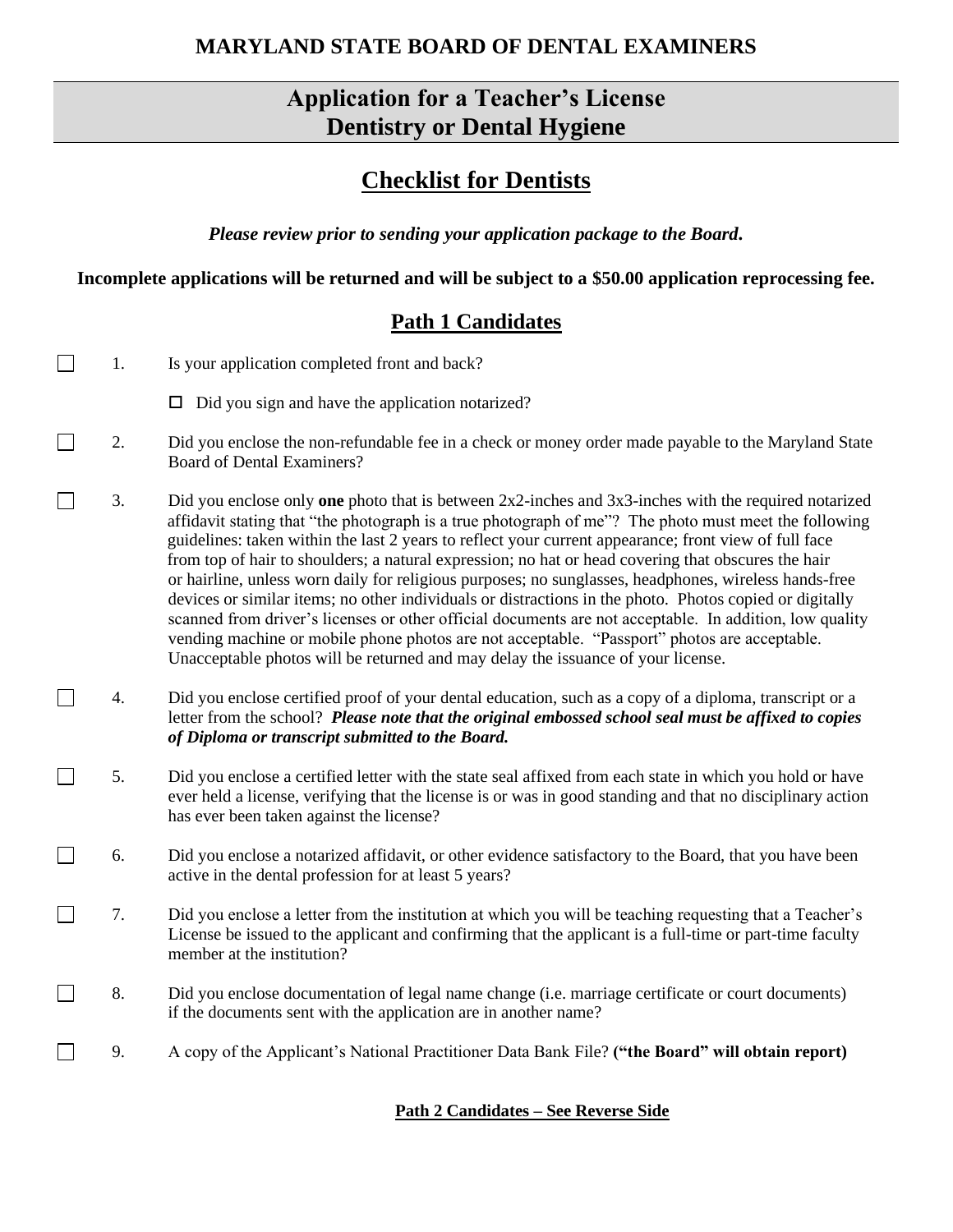## **Path 2 Candidates**

- $\Box$ 1. Is your application completed front and back?
	- $\Box$  Did you sign and have the application notarized?
- П 2. Did you enclose the non-refundable fee in a check or money order made payable to the Maryland State Board of Dental Examiners?
- $\Box$ 3. Did you enclose only **one** photo that is between 2x2-inches and 3x3-inches with the required notarized affidavit stating that "the photograph is a true photograph of me"? The photo must meet the following guidelines: taken within the last 2 years to reflect your current appearance; front view of full face from top of hair to shoulders; a natural expression; no hat or head covering that obscures the hair or hairline, unless worn daily for religious purposes; no sunglasses, headphones, wireless hands-free devices or similar items; no other individuals or distractions in the photo. Photos copied or digitally scanned from driver's licenses or other official documents are not acceptable. In addition, low quality vending machine or mobile phone photos are not acceptable. "Passport" photos are acceptable. Unacceptable photos will be returned and shall delay the issuance of your license.
- $\Box$ 4. Did you enclose a copy of a degree or diploma issued to the applicant by the foreign dental school conferring it, properly authenticated by an official of that foreign dental school authorized to make the authentication?
- $\Box$ 5. Did you enclose a copy of the subjects taken and credits earned by the applicant at the foreign dental school duly authenticated by an official of that foreign dental school authorized to make the authentication?
- $\Box$ 6. If applicable, did you enclose a copy of the license to practice dentistry issued by the foreign country, or the proper subdivision of the foreign country, in which the applicant has graduated, duly authenticated by the issuing authority?
- $\Box$ 7. Did you enclose a translation into English of a degree, diploma or license required to be furnished to the Board, certified by an individual acceptable to the Board, is issued in a language other than English?
- $\Box$ 8. Did you enclose two (2) letters of recommendation, written by persons acceptable to the Board, which shall certify to the Board the good moral character of the applicant and the applicant's age, qualifications, background, and experience?
- $\Box$ 9. Did you enclose proof satisfactory to the Board that the applicant has at least 5 years of clinical dental experience?
- $\Box$ 10. Did you enclose proof satisfactory to the Board that the applicant is professionally competent?
- $\Box$ 11. Did you enclose a letter from the Dean, University of Maryland Dental School requesting that a Teacher's License be issued to the applicant and confirming that the applicant is a full-time or part-time faculty member and requesting a waiver of the criteria in Path 1?
- $\Box$ 12. Did you enclose documentation of legal name change (i.e. marriage certificate or court documents) if the documents sent with the application are in another name?
- $\Box$ 13. A copy of the Applicant's National Practitioner Data Bank File? **("the Board" will obtain report)**

### **Path 1 Candidates – See Reverse Side**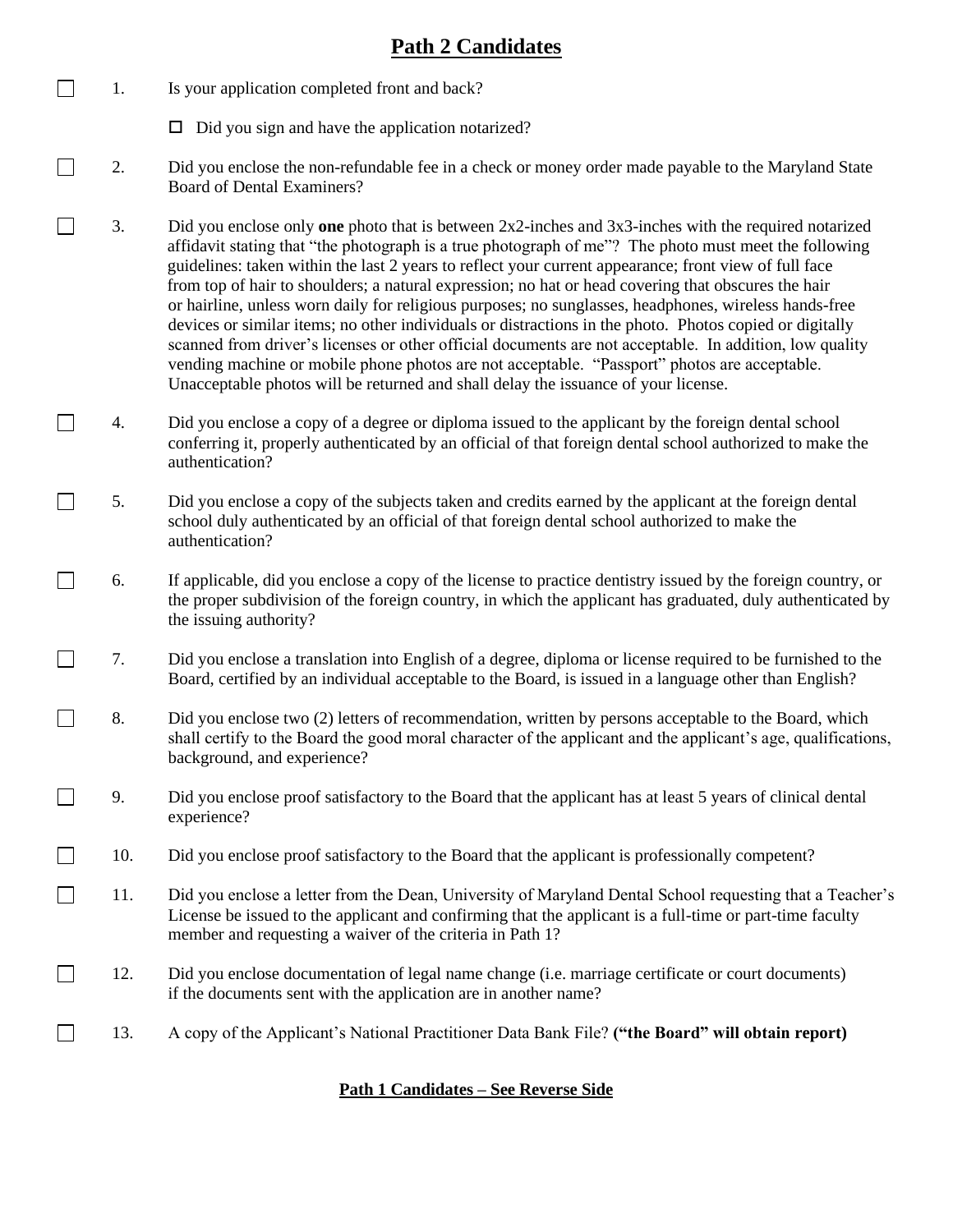# **MARYLAND STATE BOARD OF DENTAL EXAMINERS GUIDELINES FOR APPLYING FOR A TEACHER'S LICENSE - DENTISTRY**

**The Board may not process a licensure application until each provision or requirement is met and each document is received. Please ensure that your application is complete before it is submitted.**

### **Path 1 Candidates**

### **A dentist is eligible for a dental teacher's license if the dentist meets the following criteria:**

- a. Be of good moral character; and
- b. Be at least 21 years of age; and
- c. Hold a Degree of Doctor of Dental Surgery, Doctor of Dental Medicine, or its equivalent, from a college or university that is authorized by any state of the United States or any province of Canada to grant a degree and is recognized by the Board as requiring adequate professional collegiate training and as maintaining an acceptable course of dental instruction; and
- d. Be licensed to practice dentistry in any other state; and
- e. Have been active in the dental profession for at least five (5) years; and
- f. Be a full-time or part-time faculty member at a college or university where the applicant teaches a subject required by the dental school of that college or university; and
- g. Meets the requirements established by the American Dental Association for the specialty, if the applicant is engaged in a teaching area designated as a specialty by the American Dental Association.

**Note that the practice of dentistry in the armed forces, the practice of dentistry in state and federal programs, participation in post-graduate intern programs, or participation in residency programs within the 5 years preceding application counts toward the required years of active practice.** 

### **Path 2 Candidates – University of Maryland Dental School Faculty**

**A dentist who does not meet the Path 1 criteria may be eligible for a dental teacher's license if the dentist has been appointed to a full-time faculty position at the University of Maryland Dental School and meets the following criteria:** 

- a. Be at least 21 years of age; and
- b. Holds a Degree of Doctor of Dental Surgery, Doctor of Dental Medicine, or an equivalent degree from a school, college or faculty of dentistry; and
- c. Demonstrates that the applicant has had at least 5 years of clinical dental experience; and
- d. Is found to be of good moral character and professionally competent; and
- e. The Dean of the University of Maryland Dental School requests the waiver and circumstances exist that justify the granting of a waiver.

**Note that the practice of dentistry in the armed forces, the practice of dentistry in state and federal programs, participation in post-graduate intern programs, or participation in residency programs within the 5 years preceding application counts toward the required years of active practice.**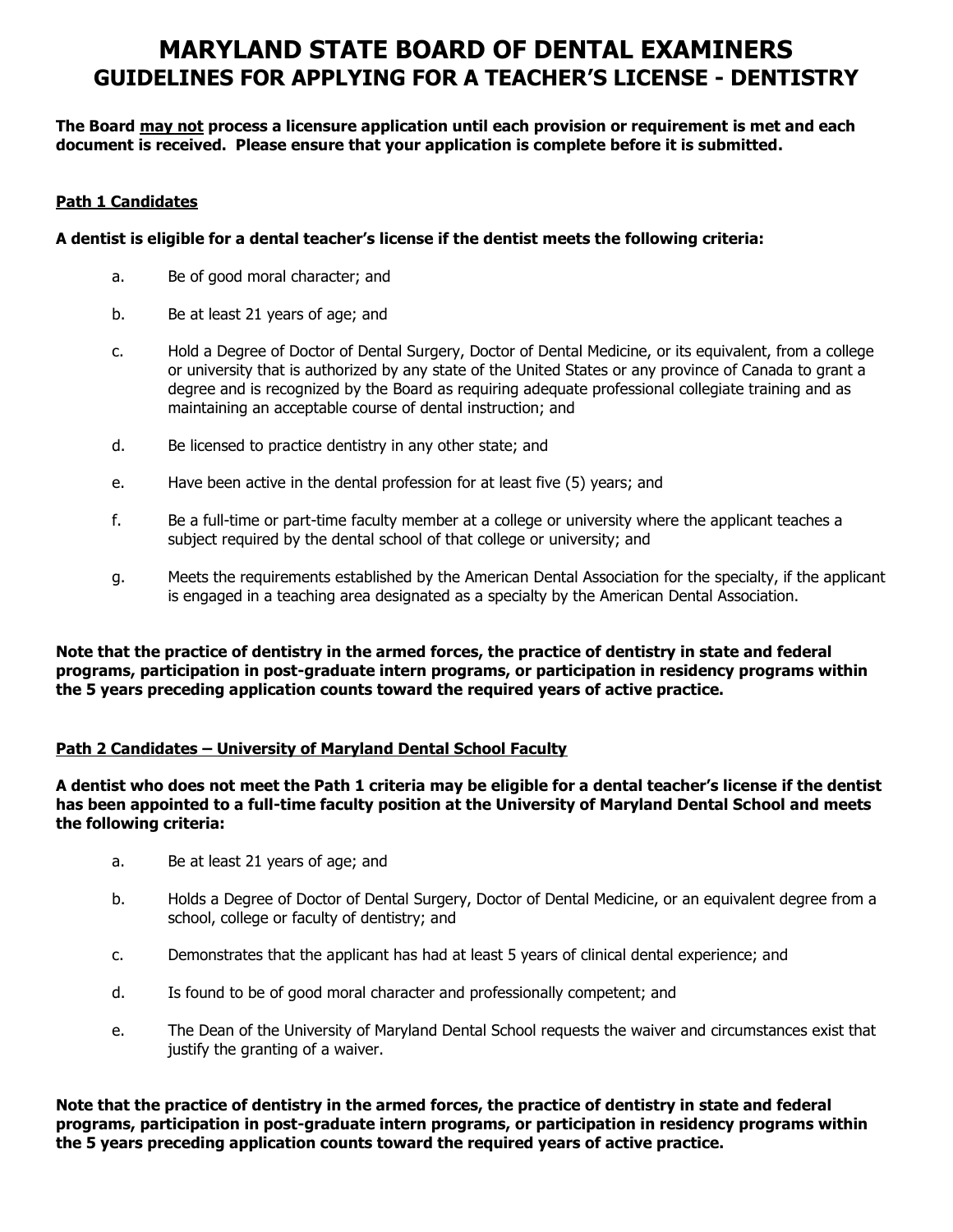### **To apply for licensure, submit the Application for a Teacher's License – Dentistry or Dental Hygiene and enclose the following with your application:**

### **Path 1 Candidates**

- $\triangleright$  A \$225 non-refundable fee. A money order or check made payable to the Maryland State Board of Dental Examiners.
- $\triangleright$  A photograph that meets the requirements contained in the Checklist with the following notarized statement: "The picture is a true photograph of me."
- ➢ Certified proof of your dental education. Acceptable proof includes a certified **copy** of a diploma, official transcripts, or a letter from the school. Please do not submit your original copy. **The document must contain the raised, embossed school seal certifying its authenticity. However, letters from educational institutions on original letterhead, bearing an original signature do not require a raised, embossed school seal.**
- $\triangleright$  A certified letter with the state seal affixed from each state in which you hold or have ever held a license, verifying that the license is or was in good standing and that no disciplinary action has ever been taken against the license.
- $\triangleright$  A notarized statement attesting to the applicant's active practice history of at least 5 years preceding application in Maryland for licensure as a Dental Teacher. The statement must include the dates of practice, hours practiced, and location of practice.
- $\triangleright$  A letter from the institution at which you will be teaching requesting that a Teacher's License be issued to the applicant and confirming that the applicant is a full-time or part-time faculty member at the institution.
- $\triangleright$  If applicable, proof of legal name change, such as a marriage certificate or court documents.

**Note that the practice of dentistry in the armed forces, the practice of dentistry in state and federal programs, participation in post-graduate intern programs, or participation in residency programs within the 5 years preceding application counts toward the required years of active practice.** 

### **Path 2 Candidates**

- ➢ A \$300 non-refundable fee. A money order or check made payable to the Maryland State Board of Dental Examiners.
- $\triangleright$  A photograph that meets the requirements contained in the Checklist with the following notarized statement: "The picture is a true photograph of me."
- $\triangleright$  A copy of a degree or diploma issued to the applicant by the foreign dental school conferring it, properly authenticated by an official of that foreign dental school authorized to make the authentication.
- $\triangleright$  A copy of the subjects taken and the credits earned by the applicant at the foreign dental school duly authenticated by an official of that foreign dental school authorized to make the authentication.
- $\triangleright$  If the applicant has been licensed to practice dentistry in a foreign country, a copy of the license to practice dentistry issued by the foreign country, or the proper subdivision of the foreign country, in which the applicant has graduated, duly authenticated by the issuing authority.
- ➢ A translation into English of a degree, diploma or license required to be furnished to the Board, certified by an individual acceptable to the Board, if issued in a language other than English.
- $\triangleright$  Two letters of recommendation, written by persons acceptable to the Board, which shall certify to the Board the good moral character of the applicant and the applicant's age, qualifications, background and experience, if any.